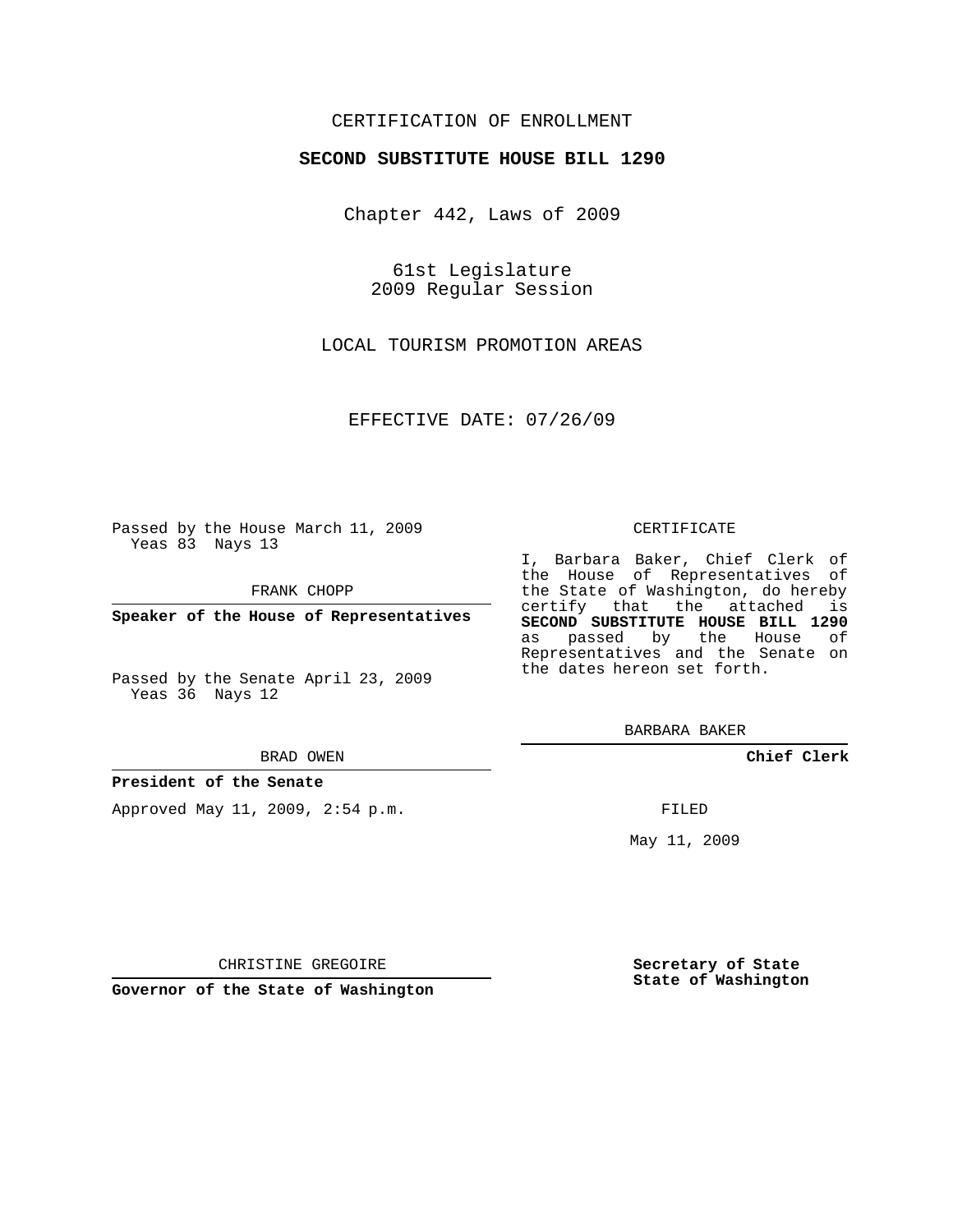# **SECOND SUBSTITUTE HOUSE BILL 1290** \_\_\_\_\_\_\_\_\_\_\_\_\_\_\_\_\_\_\_\_\_\_\_\_\_\_\_\_\_\_\_\_\_\_\_\_\_\_\_\_\_\_\_\_\_

\_\_\_\_\_\_\_\_\_\_\_\_\_\_\_\_\_\_\_\_\_\_\_\_\_\_\_\_\_\_\_\_\_\_\_\_\_\_\_\_\_\_\_\_\_

Passed Legislature - 2009 Regular Session

## **State of Washington 61st Legislature 2009 Regular Session**

**By** House Finance (originally sponsored by Representatives Maxwell, Rodne, Kenney, Green, Clibborn, Liias, Anderson, and Hunter)

READ FIRST TIME 03/03/09.

 1 AN ACT Relating to local tourism promotion areas; amending RCW 2 35.101.010; and adding a new section to chapter 35.101 RCW.

3 BE IT ENACTED BY THE LEGISLATURE OF THE STATE OF WASHINGTON:

 4 **Sec. 1.** RCW 35.101.010 and 2003 c 148 s 1 are each amended to read 5 as follows:

 6 Unless the context clearly requires otherwise, the definitions in 7 this section apply throughout this chapter.

8 (1) "Area" means a tourism promotion area.

 9 (2) "Legislative authority" means the legislative authority of any 10 county with a population greater than forty thousand ((but less than 11 one million)), or of any city or town within such a county, including 12 unclassified cities or towns operating under special charters. 13 However, in any county with a population of one million or more, the 14 legislative authority shall be comprised of two or more jurisdictions 15 acting jointly as the legislative authority under an interlocal 16 agreement created under chapter 39.34 RCW for the joint establishment 17 and operation of a tourism promotion area.

18 (3) "Lodging business" means a person that furnishes lodging